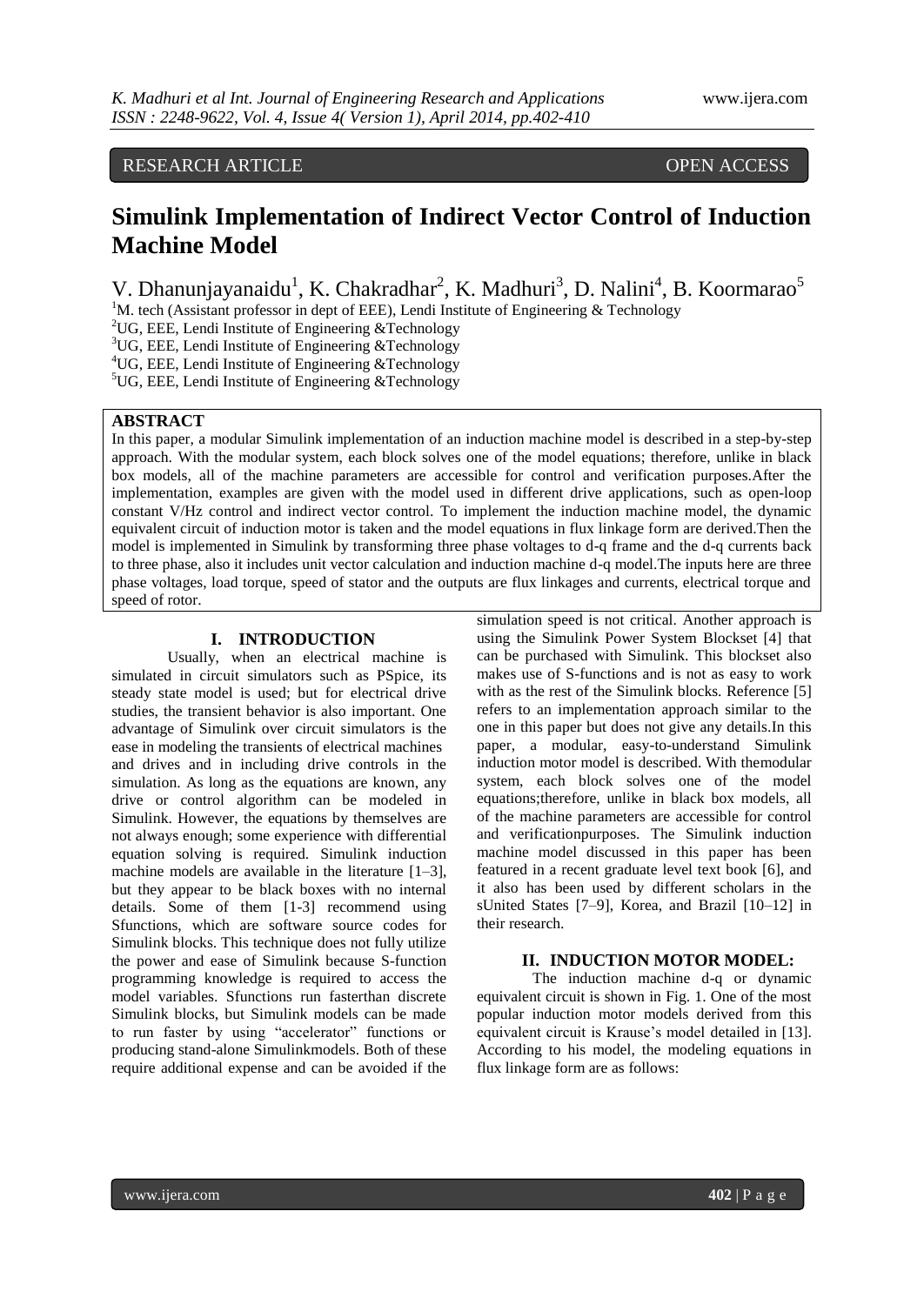$\overline{a}$ 

$$
\frac{dF_{qs}}{dt} = \omega_b \left[ v_{qs} - \frac{\omega_e}{\omega_b} F_{ds} + \frac{R_s}{x_{ls}} \left( F_{mq} + F_{qs} \right) \right]
$$
(1)

$$
\frac{dF_{ds}}{dt} = \omega_b \left[ v_{ds} + \frac{\omega_e}{\omega_b} F_{qs} + \frac{R_s}{x_{ls}} \left( F_{md} + F_{ds} \right) \right]
$$
(2)



 $(a)$ 



 $\left(\mathsf{b}\right)$ 

Fig. 1. Dynamic or d-q equivalent circuit of an induction machine.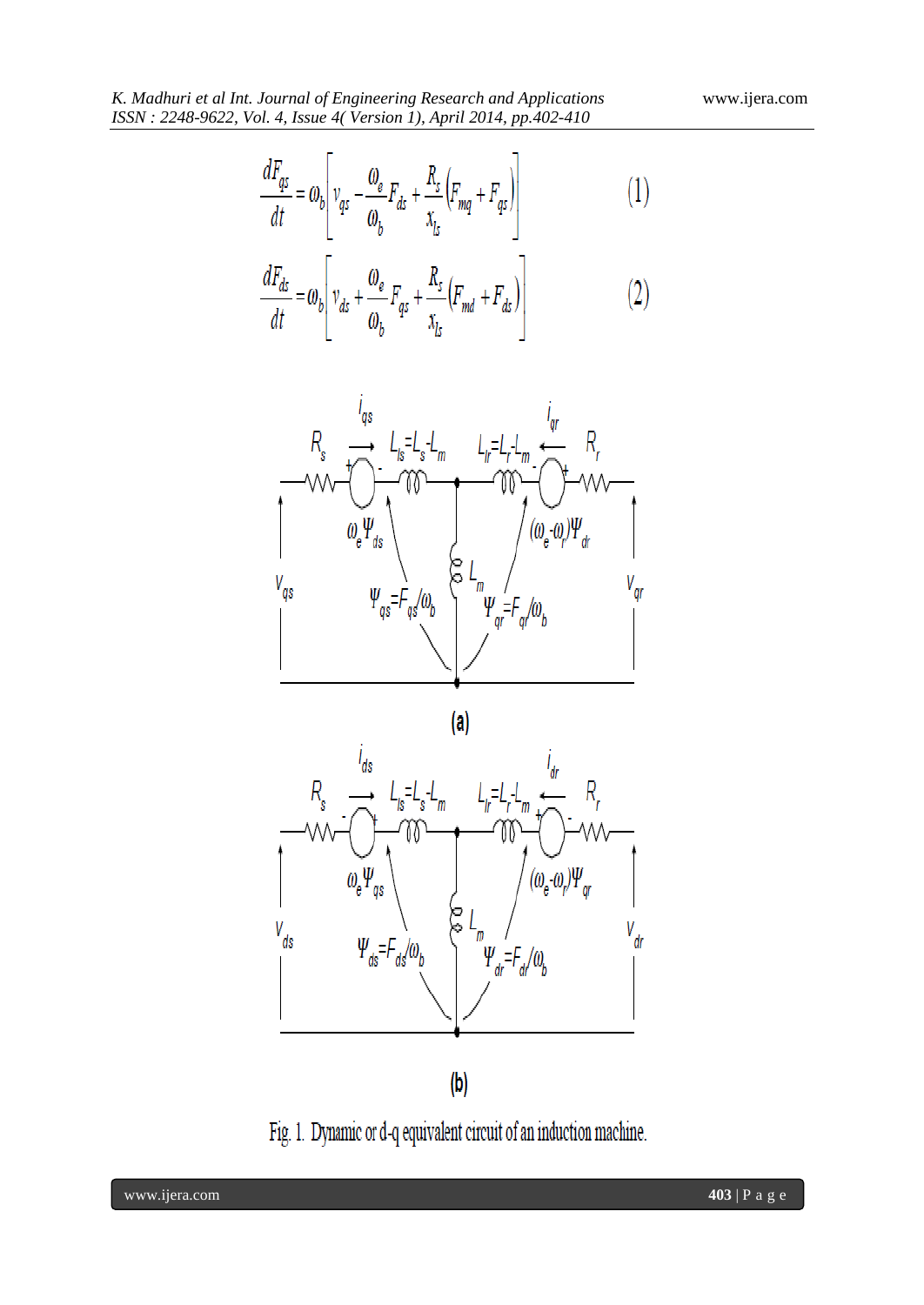$$
\frac{dF_{qr}}{dt} = \omega_b \left[ v_{qr} - \frac{(\omega_e - \omega_r)}{\omega_b} F_{dr} + \frac{R_r}{x_{lr}} \left( F_{mq} - F_{qr} \right) \right]
$$
(3)

$$
\frac{dF_{dr}}{dt} = \omega_b \left[ v_{dr} + \frac{(\omega_e - \omega_r)}{\omega_b} F_{qr} + \frac{R_r}{x_b} (F_{md} - F_{dr}) \right]
$$
(4)

$$
F_{mq} = x_{ml}^* \left[ \frac{F_{qs}}{x_{ls}} + \frac{F_{qr}}{x_{lr}} \right]
$$
 (5)

$$
F_{md} = x_{ml}^* \left[ \frac{F_{ds}}{x_{ls}} + \frac{F_{dr}}{x_{lr}} \right] \tag{6}
$$

$$
i_{qs} = \frac{1}{x_{ls}} \left( F_{qs} - F_{mq} \right) \tag{7}
$$

$$
i_{ds} = \frac{1}{x_{ls}} (F_{ds} - F_{md})
$$
 (8)

$$
i_{qr} = \frac{1}{x_{lr}} (F_{qr} - F_{mq})
$$
\n(9)

$$
i_{dr} = \frac{1}{x_{lr}} (F_{dr} - F_{md})
$$
\n(10)

$$
T_e = \frac{3}{2} \left( \frac{p}{2} \right) \frac{1}{\omega_b} \left( F_{ds} i_{qs} - F_{qs} i_{ds} \right)
$$
 (11)

$$
T_e - T_L = J \left(\frac{2}{p}\right) \frac{d\omega_r}{dt}
$$

where *d* : direct axis, *q* : quadrature axis, *s* : stator variable, *r* : rotor variable, *Fij* is the flux linkage ( $i=q$  or *d* and  $j=s$  or *r*), *vqs, vds* : *q* and *d*–axis stator voltages, *vqr, vdr* : *q* and *d*–axis rotor voltages, *Fmq,Fmd* : *q* and *d* axis magnetizing flux linkages, *Rr* : rotor resistance, *Rs* : stator resistance, *Xls* : stator leakage reactance (*w eLls*), *Xlr* : rotor leakage reactance (*w eLlr*),

$$
\left| X_{m l}^{*} : 1 \right/ \left( \frac{1}{x_{m}} + \frac{1}{x_{ls}} + \frac{1}{x_{lr}} \right)
$$

*iqs, ids* : *q* and *d*–axis stator currents,

 $(12)$ 

*iqr, idr* : *q* and *d*–axis rotor currents,

*p* : number of poles,

*J* : moment of inertia,

*Te* : electrical output torque,

*TL*(or *Tl*) : load torque,

- *w e* : stator angular electrical frequency,
- 
- *w b* : motor angular electrical base frequency,
- *w r* : rotor angular electrical speed.

For a squirrel cage induction machine, as in the case of this paper, *vqr* and *vdr* in (3) and (4) are set to zero.

An induction machine model can be represented with five differential equations as shown. To solve these equations, they have to be rearranged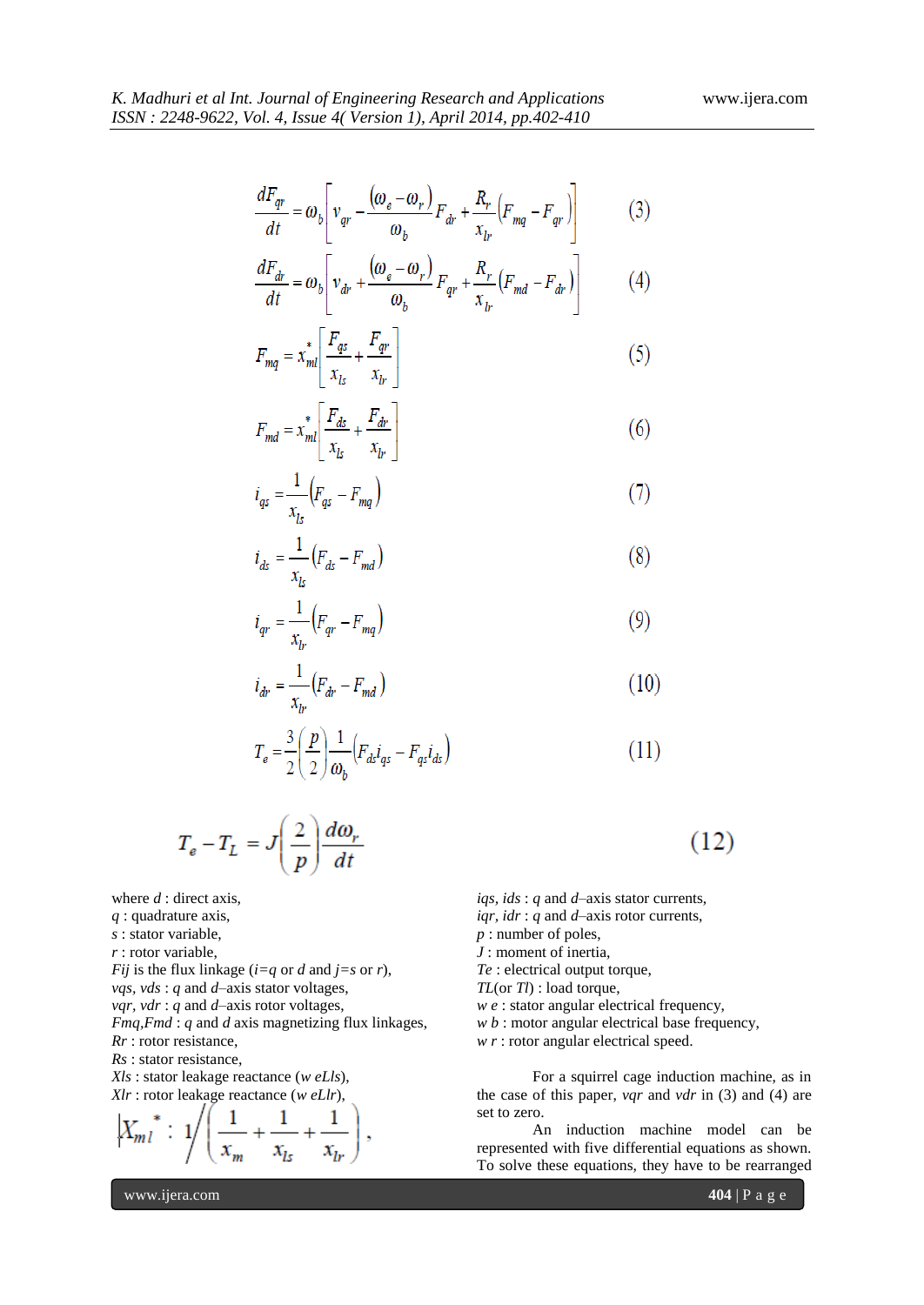in the state-space form,  $x \& \Box Ax \, b$  where  $\Box \Box T \, x$ *Fqs Fds Fqr Fdr wr* is the state vector. Note that *Fij*  $\Box$ *yij*  $\Box$ *wb*, where *Fij* is the flux linkage (*i*=*q* or *d* and  $j=s$  or  $r$ ) and  $yij$  is the flux.

In this case, state-space form can be achieved by inserting

(5) and (6) in (1–4) and collecting the similar terms together so that each state derivative is a function of only other state variables and model inputs. Then, the modeling equations (1–4 and 12) of a squirrel cage induction motor in state-space Become

$$
\frac{dF_{qs}}{dt} = \omega_b \left[ v_{qs} - \frac{\omega_e}{\omega_b} F_{ds} + \frac{R_s}{x_L} \left( \frac{x_{ml}^*}{x_{lr}} F_{qr} + \left( \frac{x_{ml}^*}{x_{ls}} - 1 \right) F_{qs} \right) \right]
$$
(13)  

$$
\frac{dF_{ds}}{dt} = \omega_b \left[ v_{ds} + \frac{\omega_e}{\omega_b} F_{qs} + \frac{R_s}{x_{ls}} \left( \frac{x_{ml}^*}{x_{lr}} F_{dr} + \left( \frac{x_{ml}^*}{x_{ls}} - 1 \right) F_{ds} \right) \right]
$$
(14)  

$$
\frac{dF_{qr}}{dt} = \omega_b \left[ -\frac{(\omega_e - \omega_r)}{\omega_b} F_{dr} + \frac{R_r}{x_{lr}} \left( \frac{x_{ml}^*}{x_{ls}} F_{qs} + \left( \frac{x_{ml}^*}{x_{lr}} - 1 \right) F_{qr} \right) \right]
$$
(15)  

$$
\frac{dF_{dr}}{dt} = \omega_b \left[ \frac{(\omega_e - \omega_r)}{\omega_b} F_{qr} + \frac{R_r}{x_{lr}} \left( \frac{x_{ml}^*}{x_{ls}} F_{ds} + \left( \frac{x_{ml}^*}{x_{lr}} - 1 \right) F_{dr} \right) \right]
$$
(16)  

$$
\frac{d\omega_r}{dt} = \left( \frac{p}{2J} \right) (T_e - T_L)
$$
(17)

# **III. SIMULINK IMPLEMENTATION:**

The inputs of a squirrel cage induction machine are the three-phase voltages, their fundamental frequency, and the load torque. The outputs, on the other hand, are the threephase currents, the electrical torque, and the rotor speed. The d-q model requires that all the three-phase variables be transformed to the two-phase synchronously rotating frame.

Consequently, the induction machine model will have blocks transforming the three-phase voltages to the dq frame and the d-q currents back to three-phase.

The induction machine model implemented in this paper is shown in Fig. 2. It consists of five major blocks: the o-n conversion, abc-syn conversion, syn-abc conversion, unit vector calculation, and induction machine d-q model blocks. The following subsections will explain each block.



Fig. 2. The complete induction machine Simulink model.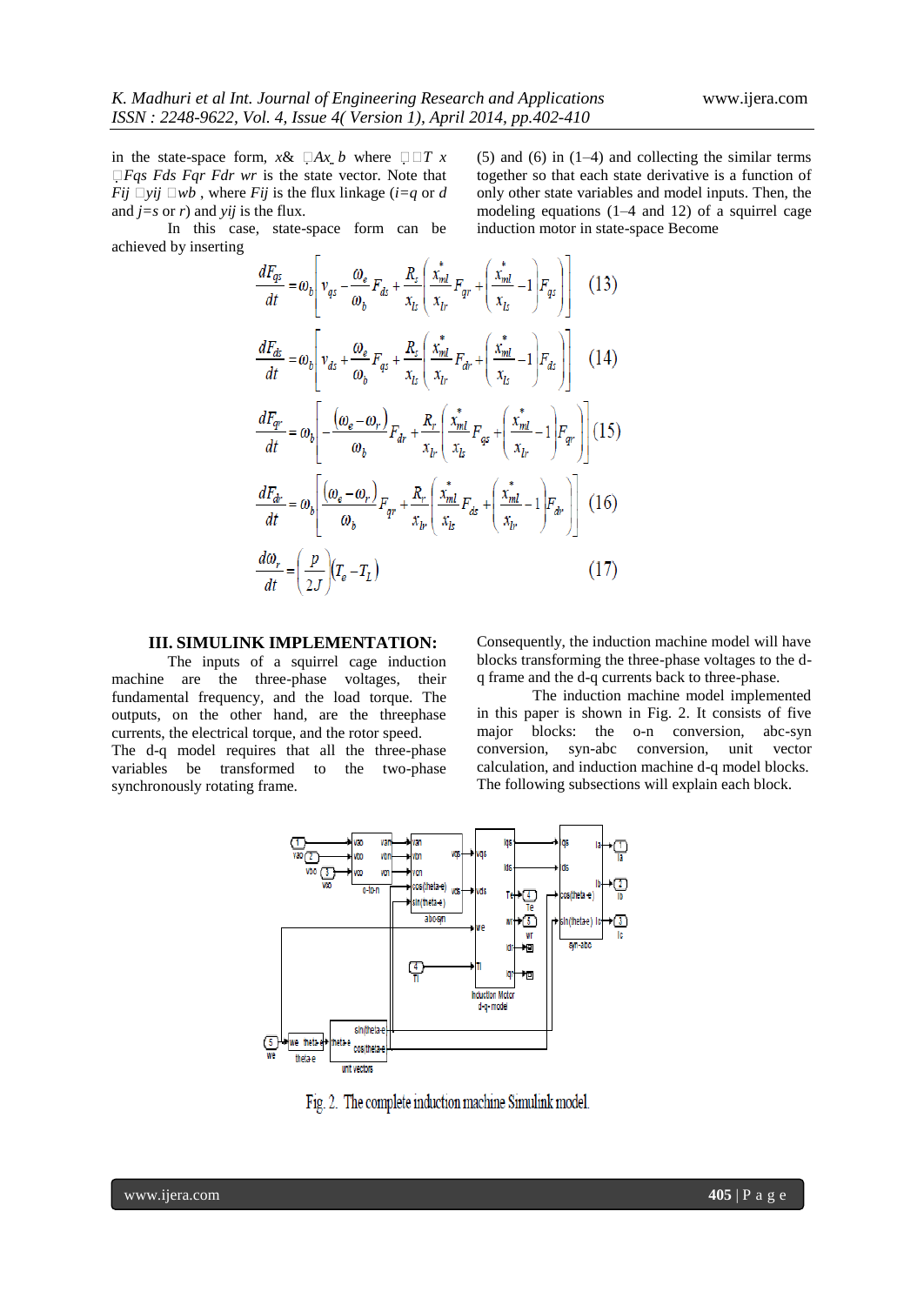#### *A. o-n conversion block*

This block is required for an isolated neutral system, otherwise, it can be bypassed. The

 $\begin{bmatrix} v_{an} \\ v_{bn} \\ v_{cn} \end{bmatrix} = \begin{bmatrix} +\frac{2}{3} & -\frac{1}{3} & -\frac{1}{3} \\ \frac{1}{3} & +\frac{2}{3} & -\frac{1}{3} \\ -\frac{1}{3} & \frac{1}{3} & -\frac{1}{3} \\ -\frac{1}{3} & -\frac{1}{3} & +\frac{2}{3} \end{bmatrix} \begin{bmatrix} v_{ao} \\ v_{bo} \\ v_{co} \end{bmatrix}$ 

This matrix is implemented in Simulink by passing the input

voltages through a Simulink "Matrix Gain" block, which

contains the transformation matrix in (18).

#### *B. Unit vector calculation block*

Unit vectors *cosqe* and *sinqe* are used in vector rotation blocks, "abc-syn conversion block," and "syn-abc conversion block." The angle, *qe*, is calculated directly by integrating the frequency of the input three-phase voltages, *we*:  $q e \Box \Box$ *wedt* (19)

The unit vectors are obtained simply by taking the sine and cosine of *qe*. This block is also

$$
\begin{bmatrix} v_{qs}^s \\ v_{qs}^s \end{bmatrix} = \begin{bmatrix} 1 & 0 & 0 \\ 0 & -\frac{1}{\sqrt{3}} & \frac{1}{\sqrt{3}} \\ 0 & \frac{1}{\sqrt{3}} & \frac{1}{\sqrt{3}} \end{bmatrix} \begin{bmatrix} v_{an} \\ v_{bn} \\ v_{cn} \end{bmatrix}
$$

 $\begin{cases} v_{qs} = v_{qs}^s \cos \theta_e - v_{ds}^s \sin \theta_e \\ v_{ds} = v_{qs}^s \sin \theta_e + v_{ds}^s \cos \theta_e \end{cases}$ 

where the superscript "s" refers to stationary frame. Equation (20) is implemented similar to (18) because it is a simple matrix transformation. Equation (21), however, contains the unit vectors; therefore, a simple matrix transformation cannot be used. Instead, *vqs* and *vds* are calculated using basic Simulink "Sum" and "Product" blocks.

transformation carried out by this block can be represented as follows:

$$
(18)
$$

where the initial rotor position can be inserted, if needed, by adding an initial condition to the Simulink "Integrator" block. Note that the result of the integration in (19) is reset to zero each time it reaches  $2\square$  radians so that the angle always varies between 0 and  $2\square$ .

# *C. abc-syn conversion block*

To convert three-phase voltages to voltages in the two -phase synchronously rotating frame, they are first converted to two-phase stationary frame using (20) and then from the stationary frame to the synchronously rotating frame using (21).

$$
(20)
$$

 $(21)$ 

#### *D. syn-abc conversion block*

This block does the opposite of the abc-syn conversionblock for the current variables using (22) and (23), following the same implementation techniques as before.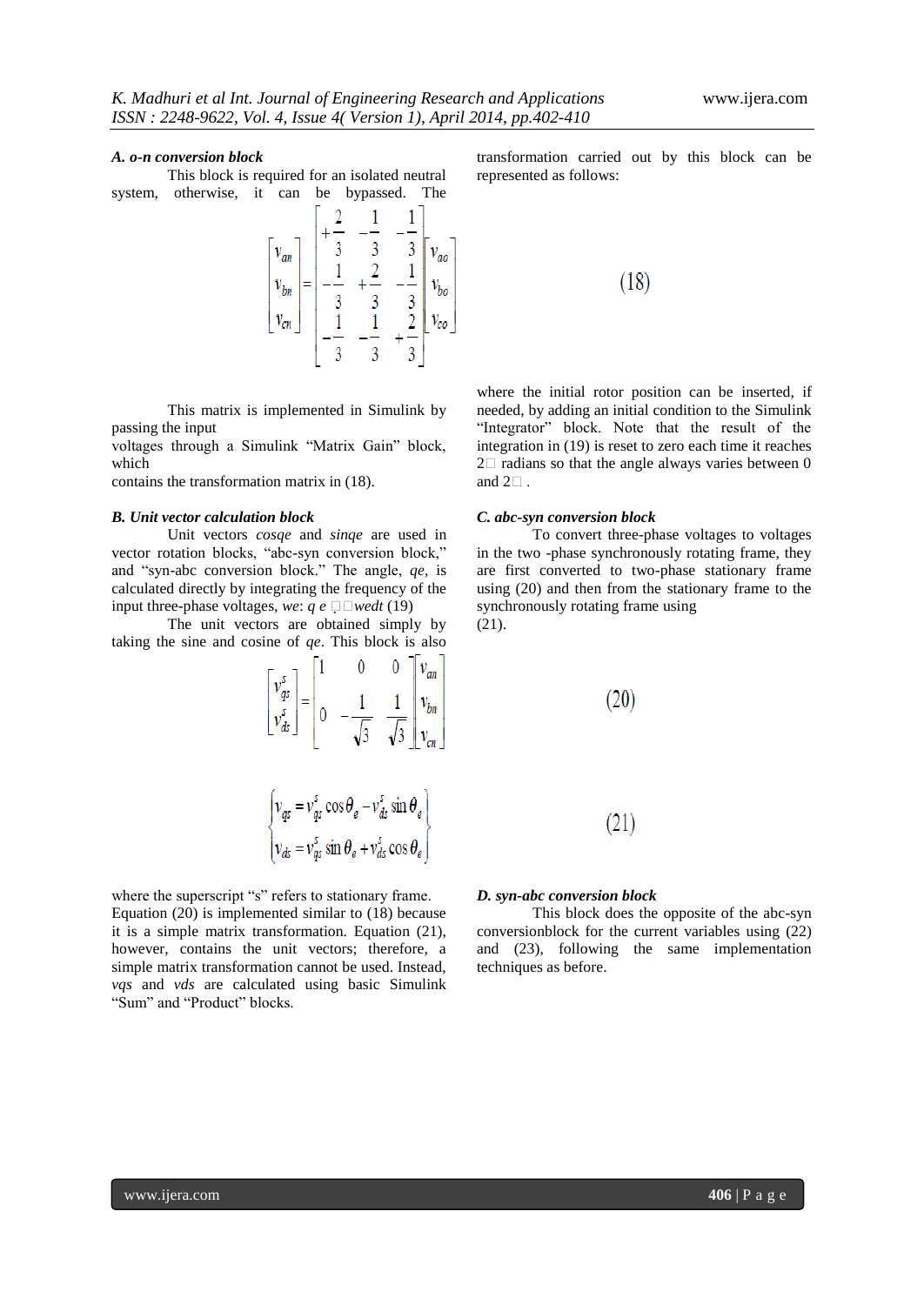$\left\{ \begin{aligned} & i_{qs}^s = v_{qs} \cos \theta_e + v_{ds} \sin \theta_e \\ & i_{ds}^s = -v_{qs} \sin \theta_e + v_{ds} \cos \theta_e \end{aligned} \right.$  $(22)$  $\begin{bmatrix} i_a \\ i_b \\ i_c \end{bmatrix} = \begin{bmatrix} 1 & 0 & 0 \\ 0 & -\frac{1}{2} & -\frac{\sqrt{3}}{2} \\ 0 & 0 & \frac{1}{2} \\ 0 & 0 & \frac{\sqrt{3}}{2} \end{bmatrix} \begin{bmatrix} i_a^s \\ i_a^s \end{bmatrix}$  $(23)$ 

#### *E. Induction machine d-q model block*

Fig. 3 shows the inside of the induction machine d-q block where each equation from the induction machine model is implemented in a different block. sFirst consider the flux linkage state equations because flux linkages are required to calculate all the other variables.

These equations could be implemented using the Simulink "State-space" block; but to have access to each point of the model, implementation using discrete blocks is preferred.

Fig. 4 shows what is inside of the block solving (1). All the other blocks in Column 1 are similar to this block.

*Simulation Tip 1* : Do not use derivatives. Some signals will have discontinuities and/or ripple that would result in spikes when differentiated. Instead try to use integrals and basic arithmetic.

*Simulation Tip 2***:** Beware of the algebraic loops. Algebraic loops might appear when there is a feedback loop in a system, i.e., when the calculation of the present value of a variable requires its present value. When Simulink notices an algebraic loop, it will try to solve it. If it cannot, it will stop the simulation. An algebraic loop can be broken by adding a Simulink "Memory" block, which delays its input signal by one sampling time; however, this might affect the operation of the system. If possible, avoid algebraic loops. Once the flux linkages are calculated, the rest of the equations can be implemented without any difficulty. The blocks solving the rest of the equations are also organized in columns. The blocks in Column 2 solve (5) and (6). Equations  $(7-10)$  use the flux linkages to solve for the stator

and rotor *d* and *q* currents. The fourth and the last column includes the electrical torque calculation from (11) and the rotor speed calculation using the last state equation (12); the implementation of which is shown in Fig. 5. The rotor speed information is required for the calculation of the rotor flux linkages in Column 1; therefore, it is fed back to two blocks in this column.



Fig. 3. Induction machine dynamic model implementation in Simulink.

The resulting model is modular and easy to follow. Any variable can be easily traced using the Simulink ‗Scope' blocks. The blocks in the first two columns calculate the flux linkages, which can be used in vector control systems in a flux loop. The blocks in Column 3 calculate all the current variables, which can be used in the current loops of any current control system and to calculate the three-phase currents. The two blocks of Column 4, on the other hand, calculate the torque and the speed of the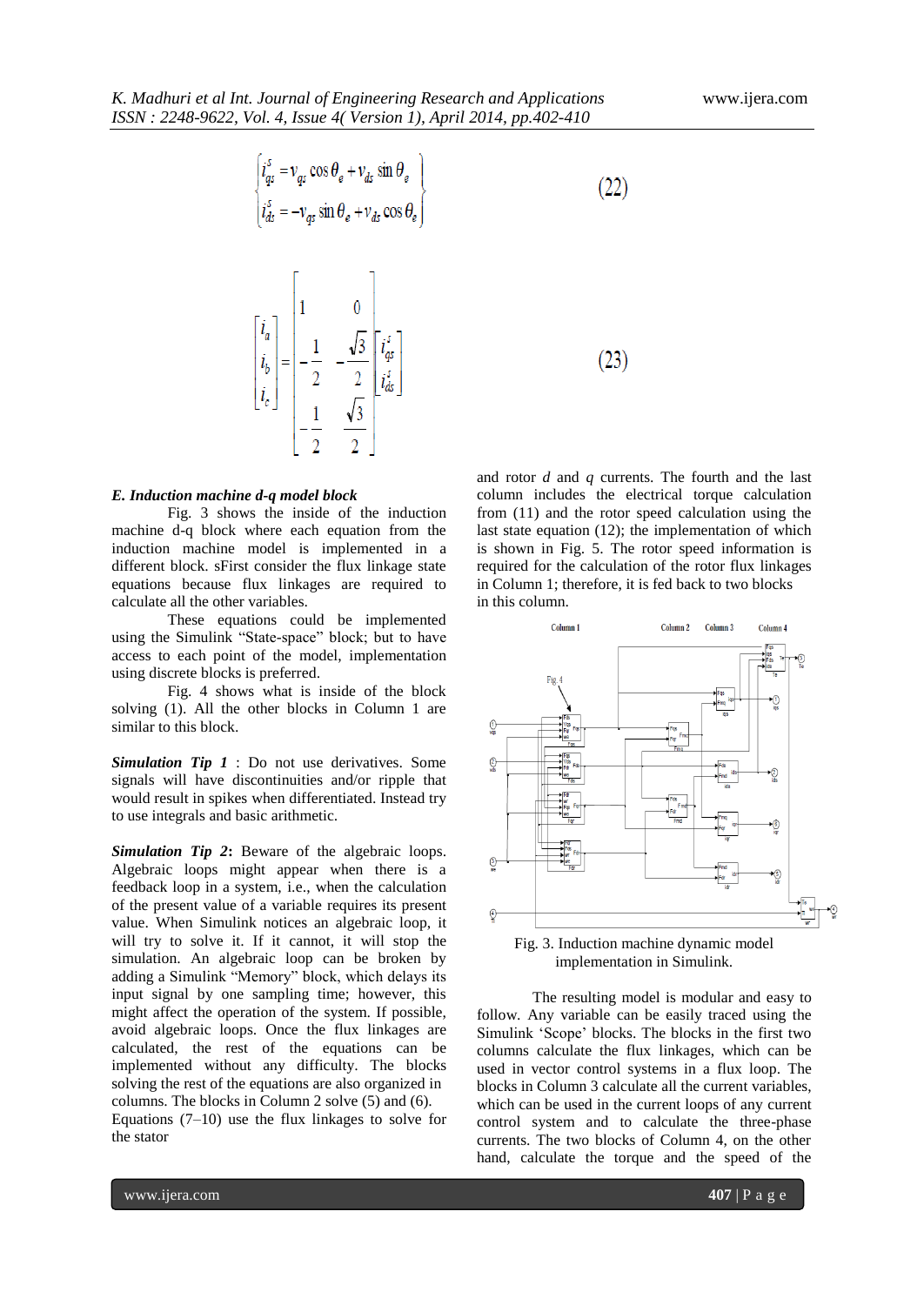induction machine, which again can be used in torque control or speed control loops. These two variables can also be used to calculate the output power of the machine.



Fig. 4. Implementation of (1) in Simulink.

# **IV. SIMULATION RESULTS**

# *A. Initialization*

To simulate the machine in Simulink, the Simulink model first has to be initialized so that it will know all the machine parameters. For this reason, an initialization file containing all the machine parameters is formed. This file assigns values to the machine parameter variables in the Simulink model.

For example, Fig. 6 shows the initialization file for a 30 kW induction machine. Before the simulation, this file has to be executed at the Matlab prompt; otherwise, Simulink will display an error message. Note that this initialization file is the only machine-specific part of the Simulink model that needs to be changed when the machine being simulated is changed.

#### *B. Direct ac start-up*

To test the model, the induction machine with the parameters given in Fig. 6 is simulated by applying 220 V three-phase ac voltages at 60 Hz with just an inertia load.



Fig. 5. Implementation of (12) in Simulink.

### *C. Open-loop constant V/Hz operation*

Fig. 8 shows the implementation of openloop constant V/Hz control of an induction machine. This figure has two new blocks: command voltage generator and 3-phase PWM inverter blocks. The first one generates the three-phase voltage commands, and it is nothing more than a "syn-abc" block, explained earlier. The second one first compares the reference voltage, *vref* with the command voltages to generate PWM signals for each phase, then uses these signals to drive three Simulink ―Switch‖ blocks switching between *+Vd/2* and *–Vd/2*  (*Vd*: dc link voltage). The open-loop constant V/Hz operation is simulated for 1.2 s ramping up and down the speed command and applying step load torques. The results are plotted in Fig. 9, where the response of the drive to changes in the speed command and load disturbances can be observed.



Fig. 7. Simulation results — direct ac startup.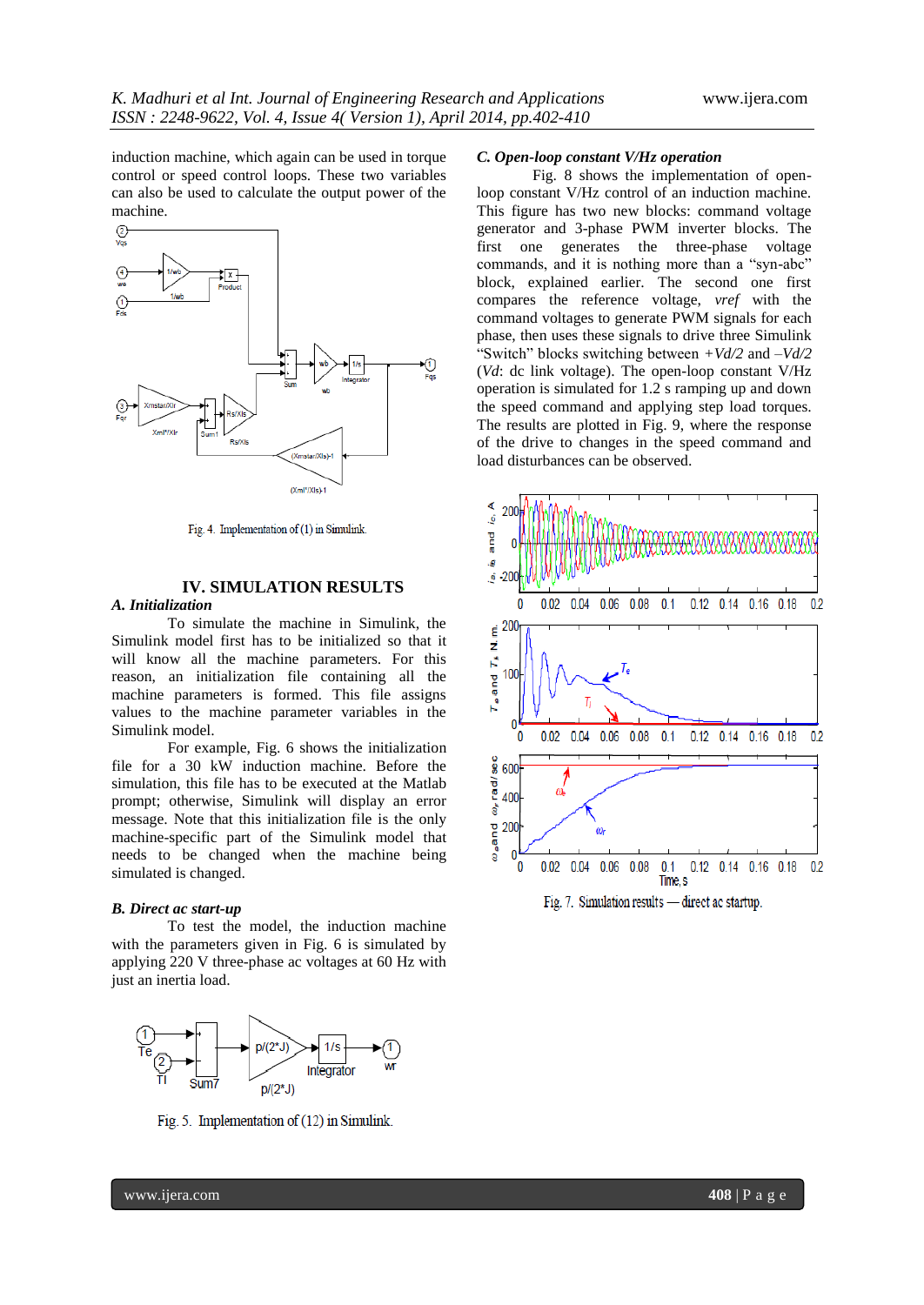

Fig. 8. Open-loop constant V/Hz control Simulink model.

*Simulation Tip 3***:** Do not select a large sampling time. As a rule of thumb, the sampling time should be selected to be no larger than one-tenth of the smallest time constant in the model. For example, for a 1 kHz switching frequency, the switching period is 1 ms; then, a sampling time of 0.1 ms would do the job. Do not select a smaller sampling time than required, either. A smaller sampling time does not necessarily increase accuracy but the simulation time increases.

#### *D. Indirect vector control operation*

By adding a vector control block to Fig. 8 and d-q current feedback, the induction machine can be simulated under indirect vector control. The resulting block diagram is shown in Fig. 10. Fig. 11, on the other hand, shows the vector control block. Note that the current feedback for the current controllers comes directly from the induction machine d-q model through Simulink "Goto" and ―From‖ blocks. The reason for using these blocks is to reduce the clutter of signal lines. The results of the vector control simulation are shown in Fig. 12, where the speed command and load torque profiles are similar to the ones described earlier. As seen in this figure, the speed tracking and the response to the torque





Fig. 10. Indirect vector control Simulink model

disturbance are excellent.

#### *E. Induction generator operation*

Recently, because of the increasing importance of distributed energy resources such as wind turbines and microturbines, there is renewed attention to induction generators. The model described in this paper can also be used to model an induction generator. The only change, compared with motoring operation, is that an external mover rotates the motor at a speed higher than the synchronous speed. This change can be implemented in Simulink by using a negative load torque instead of a positive one used for motoring.. The machine accelerates freely to almost the synchronous speed with direct ac start-up, and then a large negative torque is applied so that the machine starts generating.